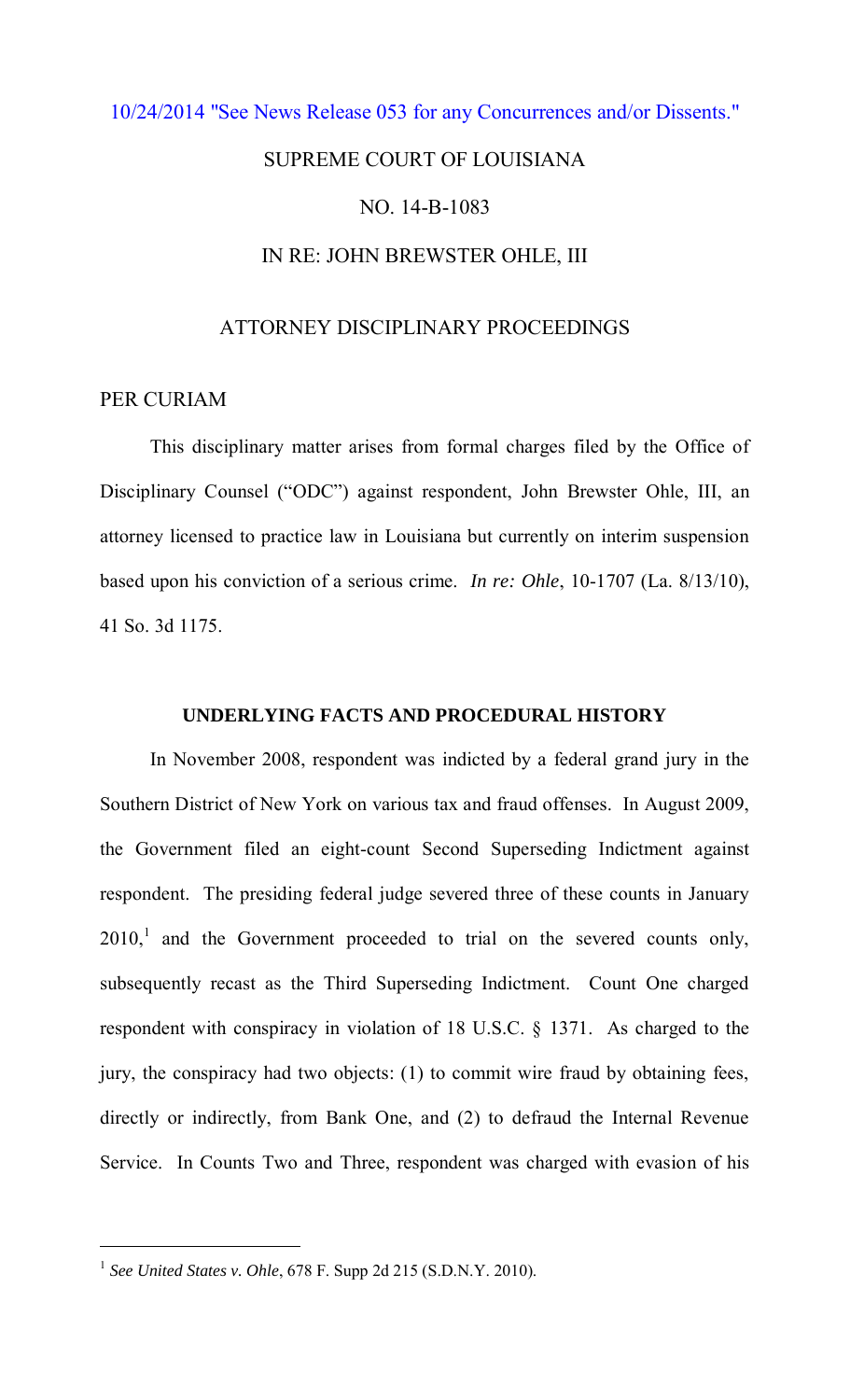personal income tax obligations for the 2001 and 2002 tax years, respectively, in violation of 26 U.S.C. § 7201.

The underlying facts of the Third Superseding Indictment are complex, but essentially, the Government alleged that respondent's criminal conduct occurred as part of an effort to market, sell, and implement a tax shelter known as "Hedge Option Monetization of Economic Remainder," or HOMER, which respondent designed for high net worth clients of Bank One. Respondent, who is also a CPA, allegedly prepared fraudulent invoices to obtain referral fees from Bank One on the transactions relating to this tax shelter, although he was not entitled to receive the fees, and then concealed the receipt of the ill-gotten referral fees by failing to report them on his individual tax returns. Furthermore, the Government alleged that respondent embezzled at least \$3 million dollars from a client's trust account and willfully evaded taxes on approximately \$6.5 million in income in 2001 and 2002.

On June 2, 2010, following a three-week trial, the jury found respondent guilty of all three counts of the Third Superseding Indictment. In response to a special interrogatory, the jury found that the Government had proven respondent's guilt with respect to both alleged objects of the Count One conspiracy.<sup>2</sup>

In January 2011, respondent was sentenced to serve 60 months in a federal penitentiary, followed by a three-year period of supervised release. Respondent was ordered to pay \$5,553,680.74 in restitution plus the cost of prosecution, and

<sup>&</sup>lt;sup>2</sup> Following respondent's conviction, the Government declined to try him on the remaining counts of the Second Superseding Indictment, but argued instead that respondent's conduct underlying the severed charges constituted "relevant conduct" for purposes of calculating the sentencing guidelines range, because the evidence showed the HOMER tax shelter was itself fraudulent, that respondent knew it, and that he willfully participated in its implementation. Respondent disputed these allegations. After a two-day evidentiary hearing, the federal judge concluded it was "obvious" that the HOMER tax shelter was fraudulent and violated the tax laws, and that respondent not only knew this but "helped make it so." Accordingly, the judge determined that the HOMER tax shelter fraud and the attendant tax losses constituted "relevant conduct" to be considered at sentencing. The Government subsequently filed a sentencing memorandum indicating that the tax losses attributable to the HOMER tax shelter totaled nearly \$100 million.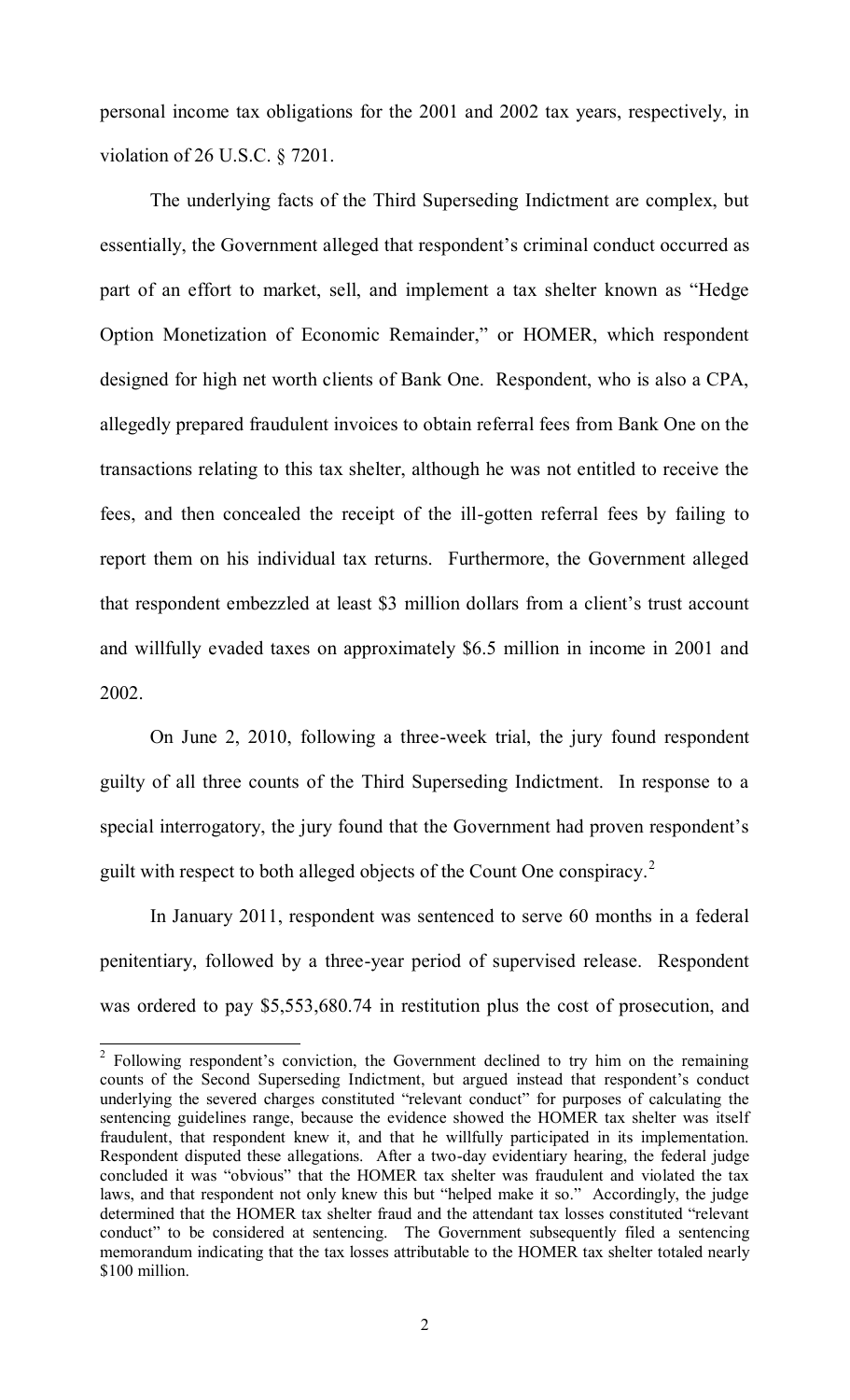ordered to forfeit \$2,954,334 in proceeds traceable to the charged conspiracy, as well as his interest in the property detailed in the indictment.

On October 20, 2011, the United States Court of Appeals for the Second Circuit affirmed respondent's conviction in an unpublished opinion. Mandate issued on March 6, 2012. Respondent subsequently filed a motion to set aside his conviction pursuant to 28 U.S.C. § 2255. The § 2255 motion remains pending at this time. $3$ 

#### **DISCIPLINARY PROCEEDINGS**

 In November 2010, the ODC filed one count of formal charges against respondent, alleging that his conduct as set forth above violated Rules 8.4(a) (violation of the Rules of Professional Conduct), 8.4(b) (commission of a criminal act that reflects adversely on the lawyer's honesty, trustworthiness, or fitness as a lawyer), 8.4(c) (engaging in conduct involving dishonesty, fraud, deceit, or misrepresentation), and 8.4(d) (engaging in conduct prejudicial to the administration of justice) of the Rules of Professional Conduct.

 Respondent initially failed to answer the formal charges, and the factual allegations contained therein were deemed admitted and proven by clear and convincing evidence pursuant to Supreme Court Rule XIX, § 11(E)(3). Thereafter, the deemed admitted order was recalled and respondent filed an answer to the formal charges denying any violation of the Rules of Professional Conduct. The disciplinary matter was then held in abeyance pending the finality of respondent's criminal conviction.

<sup>&</sup>lt;sup>3</sup> This post-conviction proceeding does not affect the finality of the criminal conviction for purposes of attorney disciplinary proceedings. *See* Supreme Court Rule XIX, § 19(E); *In re: Shepherd*, 11-2011 (La. 6/22/12), 91 So. 3d 283; *In re: Dillon*, 11-0331 (La. 7/1/11), 66 So. 3d 434; *Louisiana State Bar Ass'n v. Shaheen*, 338 So. 2d 1347 (La. 1976).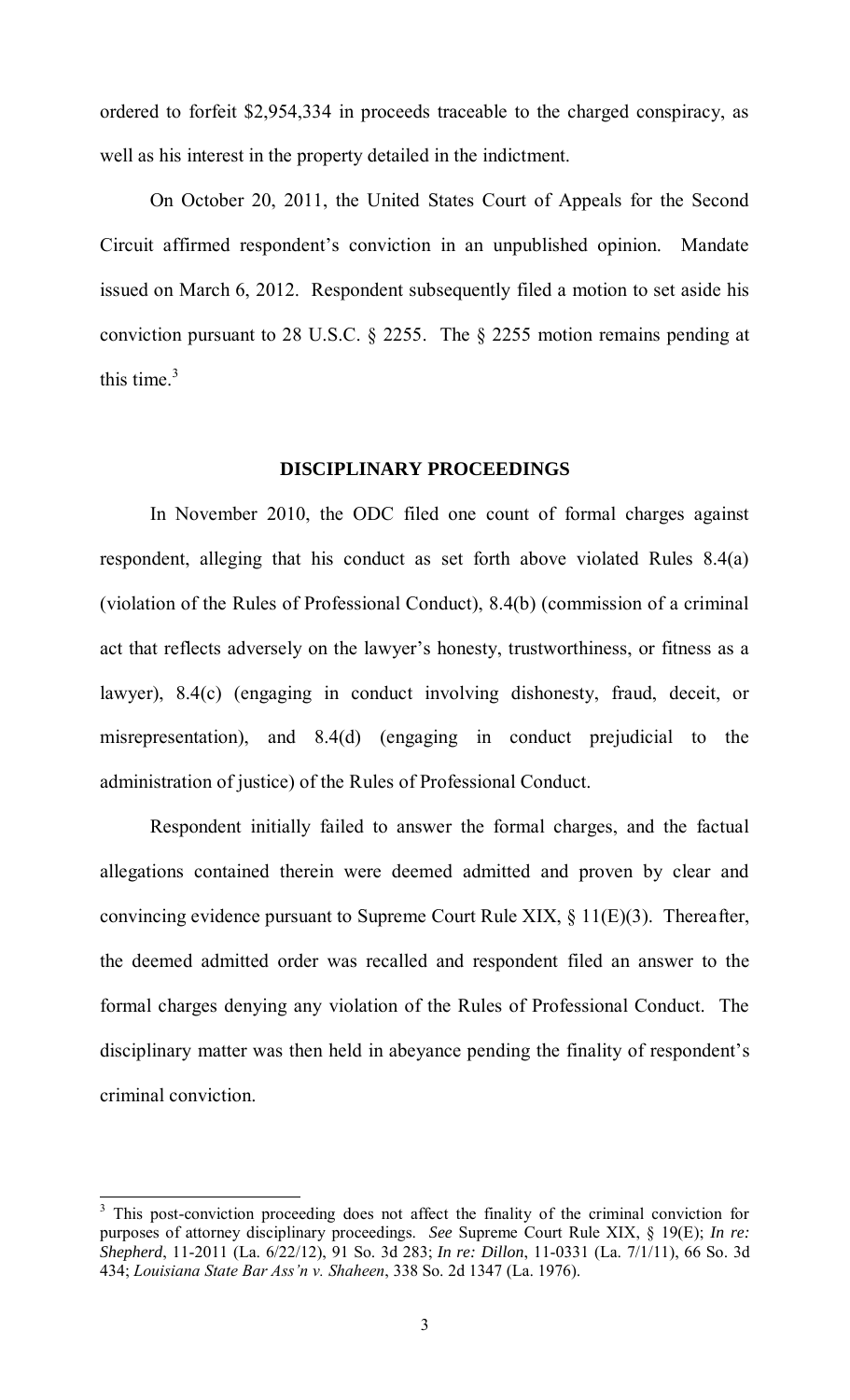Ultimately, after this matter was delayed for more than a year at respondent's request, a formal hearing was conducted by the hearing committee on October 17, 2013. The ODC introduced several volumes of documentary evidence pertaining to respondent's criminal conviction and then rested.

Respondent did not participate in the hearing. As the hearing transcript reflects, a correctional counselor from the federal penitentiary where respondent is incarcerated stated for the record, via telephone, that respondent "said he was not aware of this hearing today and is not prepared and does not have his documents." However, respondent's counselor at the correctional facility subsequently submitted a letter stating that he had inadvertently failed to place respondent on the "call out" list for the day of the hearing; therefore, respondent did not have his legal documents with him and was unable to participate in the hearing.

The record was left open for an additional three weeks, until November 7, 2013, to allow the parties to submit additional information demonstrating whether adequate notice of the hearing was provided to respondent. On October 21, 2013, the ODC filed a post-hearing note of evidence which included the various notices of the hearing that had been forwarded to respondent. By letter to the disciplinary board dated November 1, 2013, respondent objected to the fact that the hearing proceeded without his participation. While respondent did not contest that he received notice of the hearing, he argued that personnel at the federal penitentiary did not afford him the opportunity to participate.

#### *Hearing Committee Report*

 At the outset, the hearing committee rejected any suggestion by respondent that he was not properly notified of the hearing in this matter. The committee determined that notice of the hearing was properly delivered to respondent at the federal penitentiary where he is incarcerated. Respondent also participated in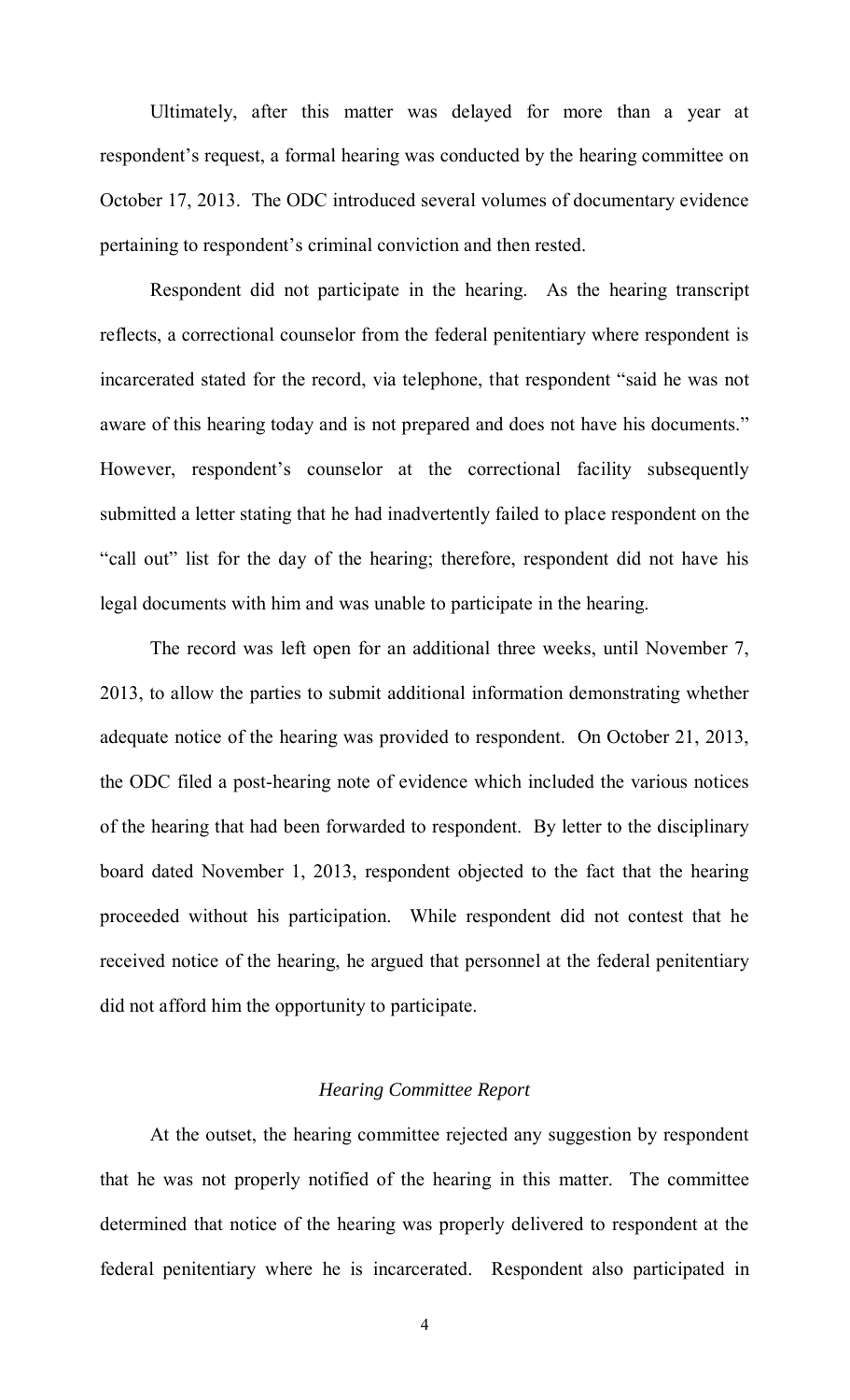several pre-hearing telephone conferences, including the September 26, 2013 telephone conference during which the October  $17<sup>th</sup>$  hearing date was specifically discussed. Finally, respondent's November 1, 2013 letter to the disciplinary board confirms he had notice of the hearing. The committee was not persuaded by respondent's refusal to participate in the hearing because he did not have the legal documents he needed, $4$  given that this matter has been pending for three years and respondent had personal knowledge of the status of the proceedings.

Based upon the documentary evidence submitted by the ODC, the committee determined that respondent was convicted of conspiracy to defraud the United States and to commit wire fraud, and two counts of tax evasion. The committee found these are serious crimes that reflect upon respondent's fitness to practice law. The committee concluded that respondent violated the Rules of Professional Conduct as alleged in the formal charges.

 The committee found respondent violated a duty owed to the public. Under the ABA's *Standards for Imposing Lawyer Sanctions*, the applicable baseline sanction is disbarment.

 In mitigation, the committee acknowledged that respondent has no prior disciplinary record. The committee found the following aggravating factors are present: a dishonest or selfish motive and refusal to acknowledge the wrongful nature of the conduct.

 Considering respondent's misconduct in light of the permanent disbarment guidelines and the prior jurisprudence of this court, the committee recommended he be permanently disbarred.

<sup>&</sup>lt;sup>4</sup> These documents apparently relate to respondent's pending § 2255 proceeding. However, the committee noted that even if these documents were available to respondent, they would have been inadmissible at the hearing pursuant to Supreme Court Rule XIX, § 19(E), which provides that a lawyer convicted of a criminal offense may offer evidence only of mitigating circumstances not inconsistent with the essential elements of the crime of which he was convicted.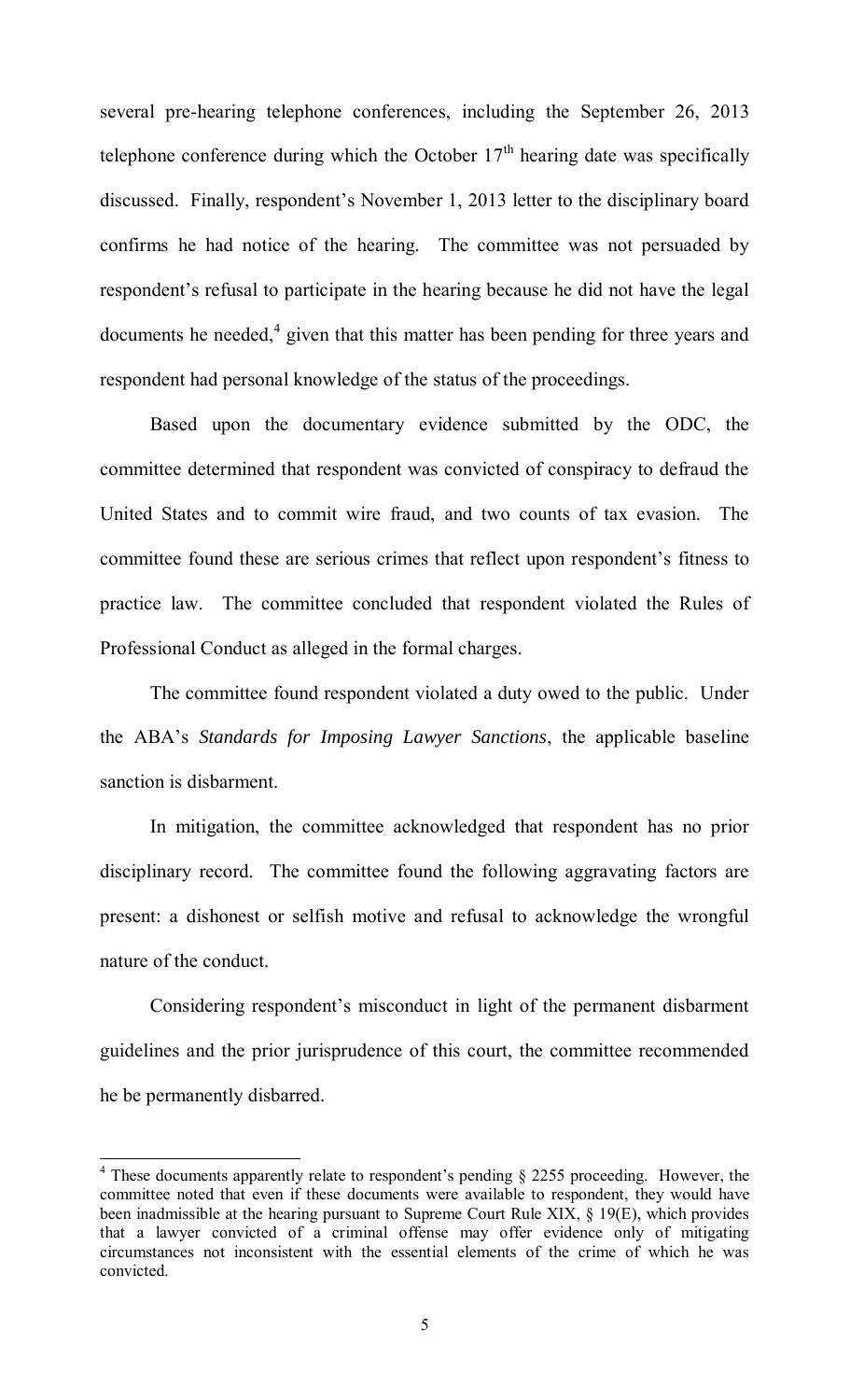Neither respondent nor the ODC filed an objection to the committee's report.

#### *Disciplinary Board Recommendation*

A panel of the disciplinary board heard oral argument in this matter on March 13, 2014.<sup>5</sup> On May 23, 2014, the disciplinary board filed its report in this court, recommending that respondent be permanently disbarred.

 After review, the board adopted the hearing committee's factual findings and legal conclusions. The board determined that by embezzling funds from a client for whom he was a trustee, engaging in acts designed to defraud the United States, committing wire fraud, and evading personal taxes, respondent violated duties owed to his client, the public, and the profession. By their very nature, respondent's acts were knowing and intentional and resulted in serious injury to his client, the government, the public, and the profession. The applicable baseline sanction in this matter is disbarment.

 In mitigation, the board found the following factors: absence of a prior disciplinary record and imposition of other penalties or sanctions. In aggravation, the board found the following factors: a dishonest or selfish motive, a pattern of misconduct, and refusal to acknowledge the wrongful nature of the conduct.

 Considering respondent's misconduct in light of the permanent disbarment guidelines and the prior jurisprudence of this court, the board recommended he be permanently disbarred.

 Within the delay for filing objections to the board's recommendation, respondent filed a "Motion to Remand," requesting that this court remand this matter to the hearing committee for further proceedings. Specifically, respondent

<sup>&</sup>lt;sup>5</sup> Respondent participated in the board panel argument by telephone from the federal penitentiary in Pensacola.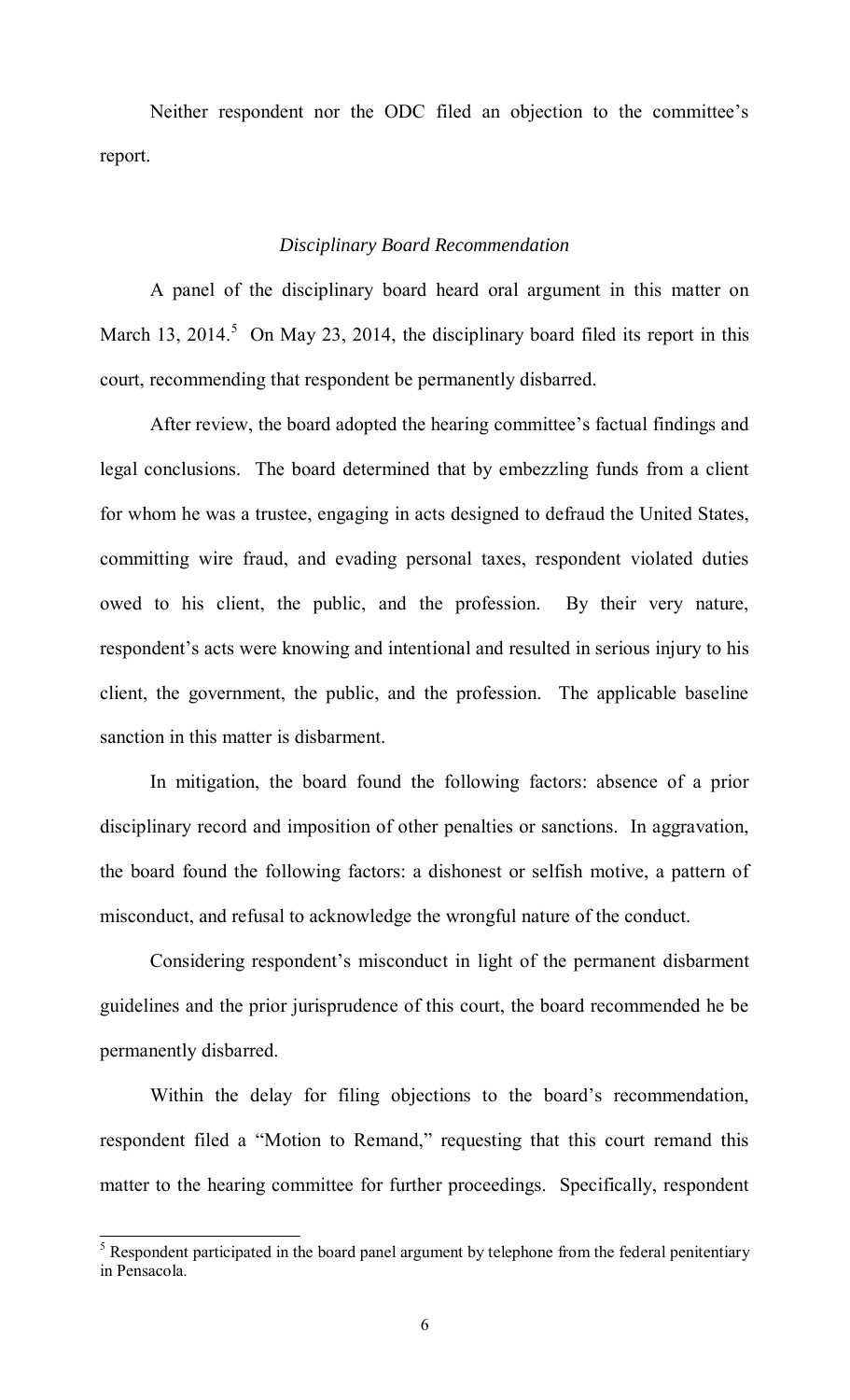sought the opportunity to participate in the formal hearing and to present evidence in his defense, including the evidence from his pending § 2255 proceeding. After consideration, we denied respondent's motion, but allowed him to file a brief setting forth his objections to the board's recommendation. Both respondent and the ODC subsequently filed briefs in accordance with our order.

#### **DISCUSSION**

 Respondent's primary argument in this court is that the ODC's formal charges incorrectly refer to the Second Superseding Indictment, rather than the Third Superseding Indictment. Respondent asserts that this erroneous reference constitutes a violation of his due process rights and mandates the matter be remanded to the committee for a new hearing.

 The ODC does not dispute respondent's contention that the formal charges fail to mention the Third Superseding Indictment. Nonetheless, the ODC points out that the reference to the indictments is merely a "background foundation" for respondent's federal criminal conviction, which forms the basis for the charges.

 In *Louisiana State Bar Ass'n v. Keys*, 567 So. 2d 588, 591 (La. 1990), we discussed the due process requirements for formal charges in bar disciplinary matters:

> In a bar discipline proceeding due process requires that an attorney be given notice of the misconduct for which the disciplinary authority seeks to sanction him, as well as an opportunity to explain his conduct or defend against the charges of misconduct. *In re Ruffalo*, 390 U.S. 544, 88 S.Ct. 1222, 20 L.Ed.2d 117 (1968); *Selling v. Radford*, 243 U.S. 46, 37 S.Ct. 377, 61 L.Ed. 585 (1917). Conversely, due process prohibits sanctioning the attorney for unrelated misconduct revealed by the evidence in the disciplinary proceeding when the attorney had not been notified that the uncharged violations would be considered as disciplinary offenses or that he should be prepared to present a defense as to that misconduct. *Louisiana State Bar Association v. McGovern*, 481 So.2d 574 (La. 1986). [Footnote omitted.]

> > 7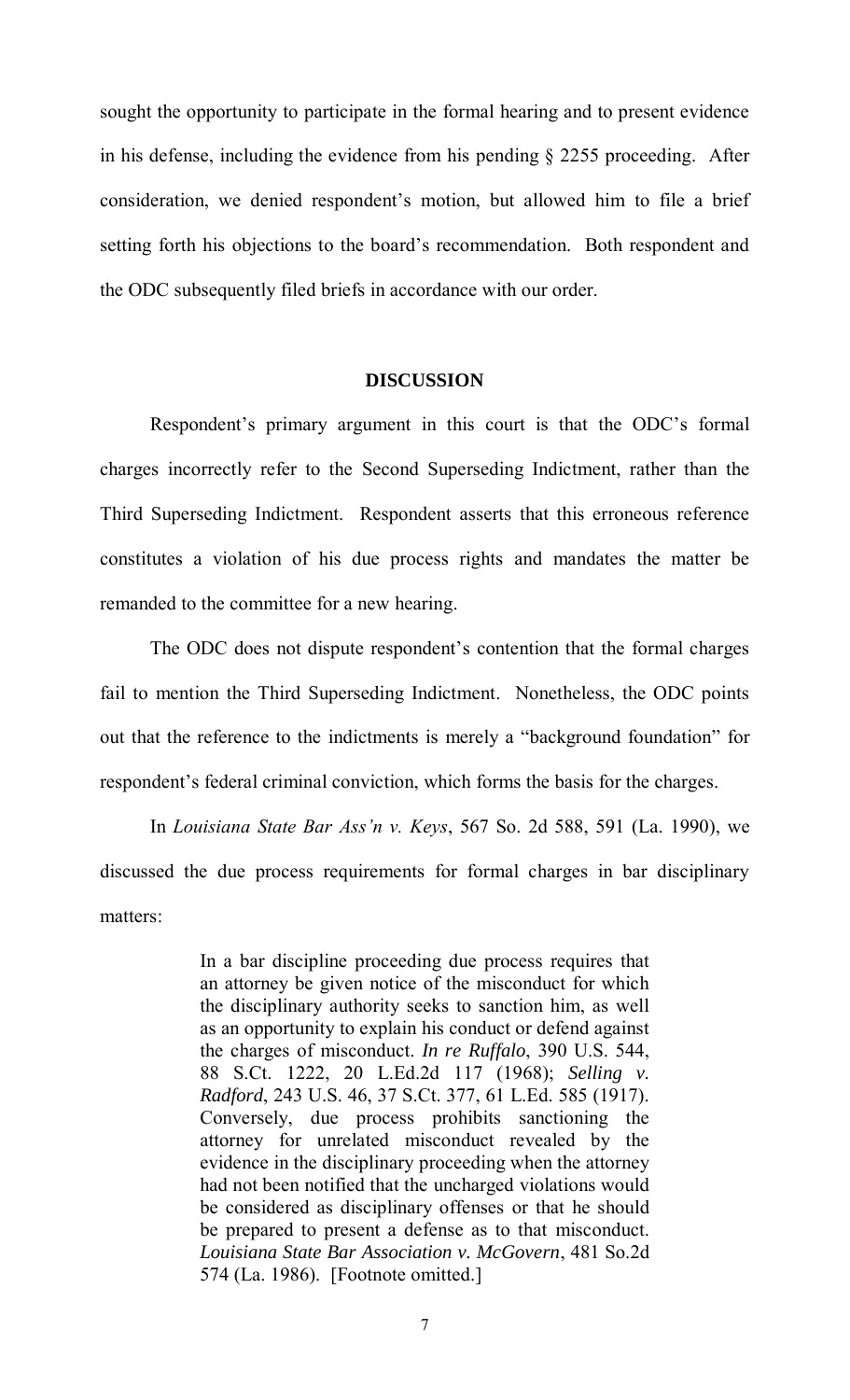Applying these principles to the instant case, we find respondent was given notice of the misconduct for which the ODC sought to sanction him, as well as an opportunity to explain his conduct or defend against the charges of misconduct. Although the formal charges omit reference to the Third Superseding Indictment, they clearly indicate respondent was convicted on June 2, 2010 and that "[r]espondent's acts forming the basis of his felony conviction violate Rules of Professional Conduct 8.4(a-d)..." Any error in the formal charges concerning the procedural history of the criminal case does not create a deficiency in the record which requires a remand for further proceedings. Therefore, we see no merit to respondent's procedural arguments.<sup>6</sup>

Turning to the merits, it is well settled that when disciplinary proceedings involve an attorney who has been convicted of a crime, the conviction is conclusive evidence of guilt and the sole issue presented is whether respondent's crimes warrant discipline, and if so, the extent thereof. Supreme Court Rule XIX, § 19(E); *In re: Boudreau*, 02-0007 (La. 4/12/02), 815 So. 2d 76; *Louisiana State Bar Ass'n v. Wilkinson*, 562 So. 2d 902 (La. 1990). The discipline to be imposed in a given case depends upon the seriousness of the offense, the circumstances of the offense, and the extent of the aggravating and mitigating circumstances. *Louisiana State Bar Ass'n v. Perez*, 550 So. 2d 188 (La. 1989).

 Here, respondent stands convicted of wire and tax fraud conspiracy charges stemming from a scheme to fraudulently obtain referral fees related to a tax shelter that he marketed, sold, and implemented, and thereafter concealing the receipt of those fees by failing to accurately report them to the IRS and pay taxes on them. Respondent was also convicted of two counts of tax evasion based on his failure to report to the IRS millions of dollars he embezzled from a client's trust, as well as

<sup>&</sup>lt;sup>6</sup> Respondent also argues he should be entitled to introduce evidence from his pending § 2255 proceeding. We agree with the hearing committee's finding that this evidence is irrelevant to the issues presently before the court.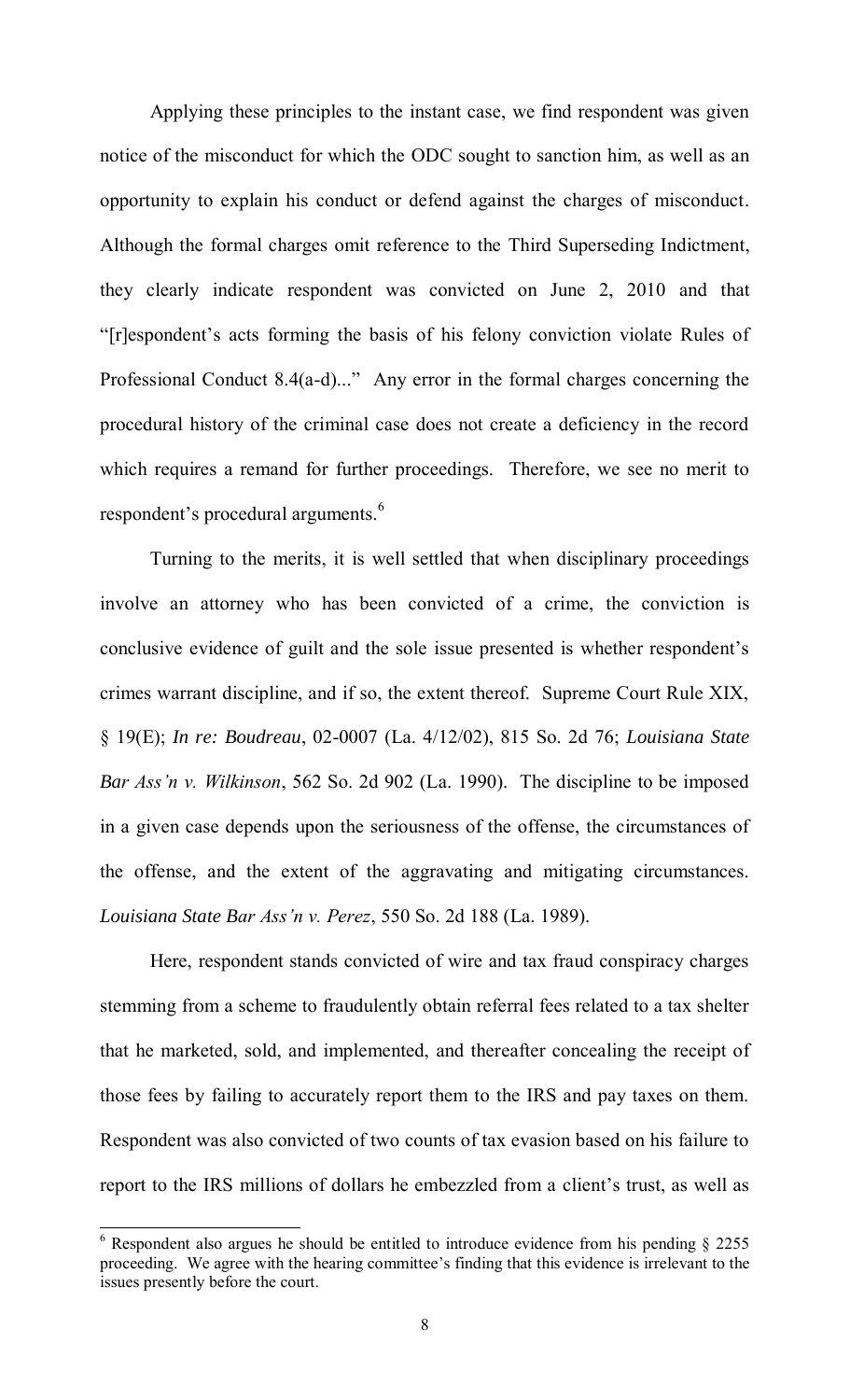the fraudulently obtained referral fees. These crimes are felonies are federal law and clearly merit serious discipline. Unquestionably, respondent's conduct warrants disbarment.

 The sole remaining question is whether the offenses are so egregious that respondent should be permanently prohibited from applying for readmission to the bar. This court has long recognized that "[h]igh standards of honesty and righteousness have been erected for those engaged in the legal profession..." *Louisiana State Bar Ass'n v. Haylon*, 250 La. 651, 198 So. 2d 391, 392 (1967). Historically, disbarment was the harshest sanction available for attorneys who breached this high standard of conduct. Effective August 1, 2001, in the exercise of our constitutional authority to regulate the practice of law, we adopted amendments to Supreme Court Rule XIX, § 10 and § 24 to provide for the sanction of permanent disbarment. In the commentary accompanying the amendment, we explained, "The amendments reflect the judgement of the Court that in some instances lawyer misconduct may be so egregious as to warrant a sanction of permanent disbarment based on the facts of an individual case..."

Permanent disbarment is reserved for those cases where the attorney's conduct convincingly demonstrates that he or she does not possess the requisite moral fitness to practice law in this state. *In re: Petal*, 10-0080 (La. 3/26/10), 30 So. 3d 728; *In re: Muhammad*, 08-2769 (La. 3/4/09), 3 So. 3d 458. We have not hesitated to permanently disbar attorneys who have committed serious crimes reflecting on their honesty and integrity. *In re: Bradley*, 11-0254 (La. 4/25/11), 62 So. 3d 52; *In re: Edwards*, 04-0290 (La. 7/2/04), 879 So. 2d 718; *In re: Kirchberg*, 03-0957 (La. 9/26/03), 856 So. 2d 1162.

The record reveals that respondent orchestrated a complex scheme in which he stole money from a client's trust, then stole fees from Bank One that would not otherwise have gone to him, and finally avoided paying federal income taxes on